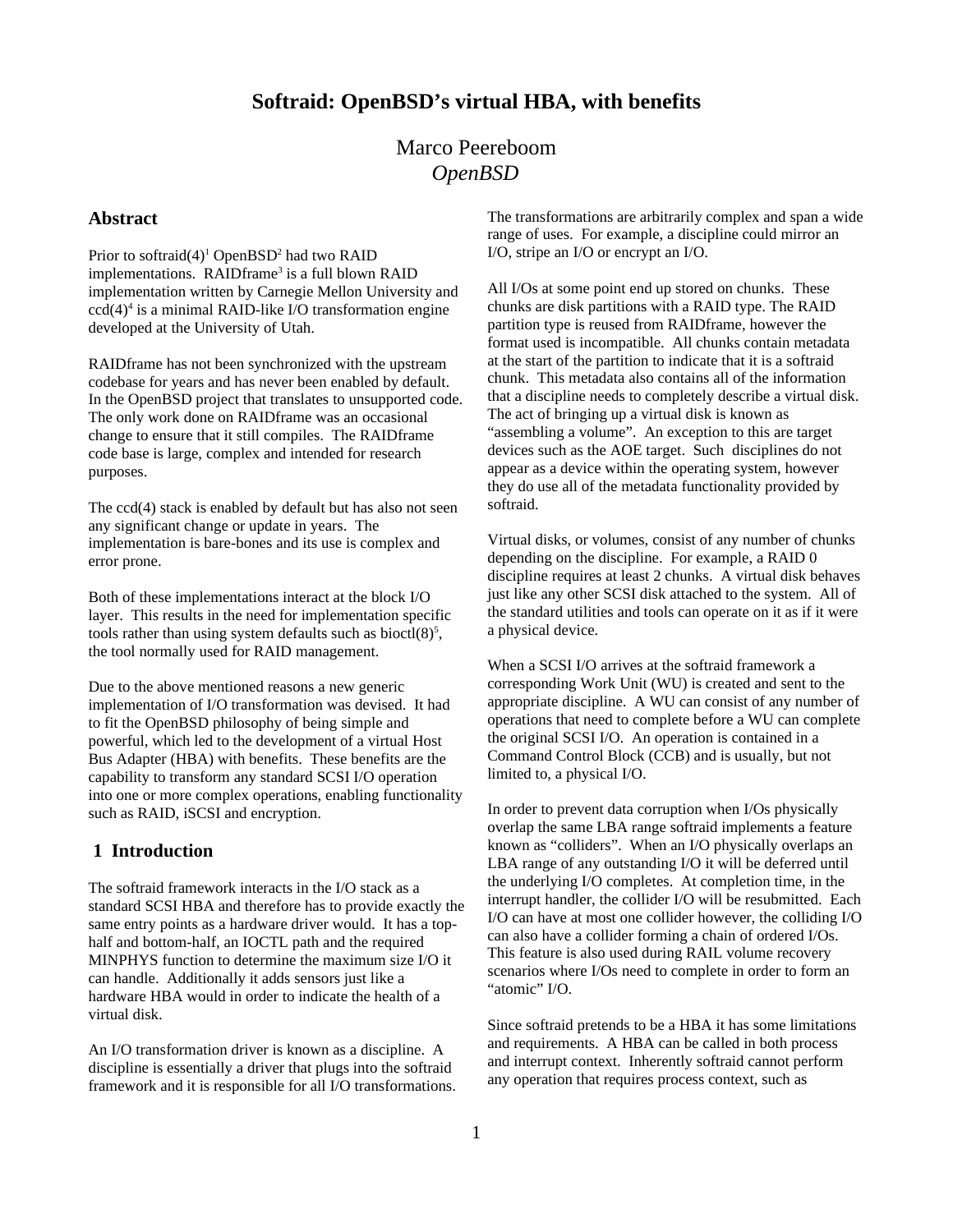$t$ sleep $(9)^6$  $(9)^6$ . In order to properly detect a failed chunk softraid relies on the underlying hardware and layers to correctly propagate errors up the stack.

#### **2 Disciplines**

A discipline contains all variables and function pointers for the softraid framework to handle said discipline. The entry pointers are divided into two logical areas namely those that are SCSI and discipline specific. Not all function pointers are required and some have generic implementations. In some specific cases the discipline reuses other discipline functions (e.g. the crypto discipline reuses the RAID 1 sd\_set\_vol\_state).

All sd functions deal with the discipline specific parts of the generic functions. This is a theme that is repeated throughout all the softraid code.

The required discipline functions are:

- sd\_create
	- This function is the discipline specific part of a creation call. This function validates that the the discipline meets the minimal requirements and sets several internal variables such as the discipline name, maximum number of CCBs per WUs etc.
- sd\_assemble
	- This function is the discipline specific part of an assembly call. For most disciplines it comes down to only filling out the sd\_max\_wu variable however disciplines such as crypto perform additional work to properly assemble the discipline.
- sd\_alloc\_resources
	- This function allocates all resources the discipline needs to operate. It generally is advised to not allocate resources in the I/O path due to latency.
- sd\_free\_resources
	- This function frees all resources previously allocated by sd\_alloc\_resources. This function is called prior to shutdown of the discipline.
- sd\_ioctl\_handler
	- The IOCTL handler is used by user-space tools such as bioctl to display the status of softraid, its volumes and chunks.
- sd\_start\_discipline
	- This function is only used for target devices that are not virtual disks. Disciplines such as the AOE target use this function to bring up the discipline and make it ready to serve requests.
- sd\_set\_chunk\_state
	- This function is used to modify the state of a chunk into a valid new state. Chunk state is what drives the volume state and this function changes the state of a single chunk and subsequently calls sd\_set\_vol\_state in order to alter the volume state.
- sd\_set\_vol\_state
	- This functions calculates the new volume state based on the current state of all chunks. This function should only be called by sd\_set\_chunk\_state.

#### Optional:

- sd openings
	- This function is optional and is called only if set. It returns a sensible value for openings that are used to initialize the SCSI-midlayer when the volume is brought online. The disciplines that use this function are ones that tax the system unfairly due to internal colliding I/Os and therefore cannot use the sd\_max\_wu heuristic. Disciplines that make use of this facility are RAID P (level 4 & 5) and RAID 6.

The SCSI functions are mostly generic however the read and write functions are always discipline dependent. The functions correspond exactly to the SCSI specification as define by  $T10<sup>7</sup>$  $T10<sup>7</sup>$  $T10<sup>7</sup>$ .

The SCSI functions that must be implemented are:

- sd\_scsi\_inquiry. This function returns the INQUIRY(12) data and is generic providing sd\_create filled in all required fields.
- sd scsi read cap. This function returns the READ\_CAPACITY(25) and READ\_CAPACITY16(9E) data and are generic providing sd\_create filled in all required fields.
- sd scsi tur. This generic function returns success if the volume has been brought up successfully and it will return failure if the volume subsequently fails.
- sd scsi req sense. This function is generic and simply returns the last sense data that was generated, before zeroing the sense buffer.
- sd scsi\_start\_stop. This function is generic and will bring a volume online or offline depending on the parameter provided.
- sd scsi sync. This function is generic and drains all outstanding I/O as per the SYNCHRONIZE\_CACHE(35) command.
- sd scsi rw. This function is discipline specific and performs the read or write for the following SCSI opcodes: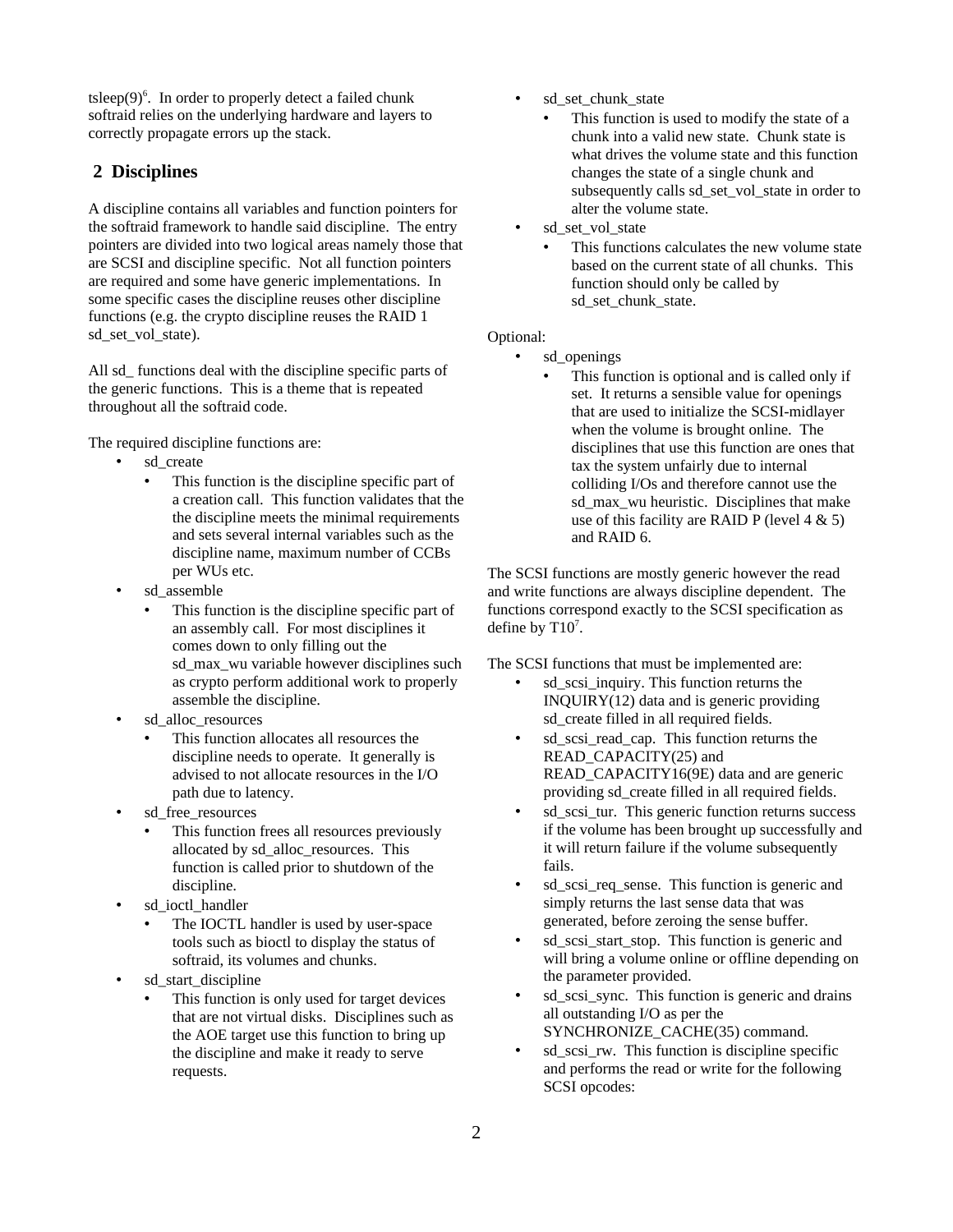- READ6(08)
- READ(28)
- READ16(88)
- WRITE6(0a)
- WRITE(2a)
- WRITE16(8a)

The following sections will briefly detail all currently implemented disciplines, however these sections will not question or debate RAID as a technology, nor will they discuss its relative merit. RAID concepts are generally well understood and are outside the scope of this paper.

#### **2.1 RAID 0**

The RAID 0 discipline provides striping across disks without providing any form of redundancy. The strip size is fixed at 64KB which is optimal for performance with the OpenBSD block I/O layer.

At less than 500 lines of code, including the license and comments, this discipline makes for an easy read. It is considered to be the reference implementation due to its small size and the lack of complexity.

### **2.2 RAID 1**

The RAID 1 discipline provides mirroring across N chunks, whereas most traditional RAID 1 implementations only support two chunks in a mirror. The softraid implementation reads single I/Os on a round-robin basis from all active chunks and writes I/Os to all active chunks. This presents the user with some interesting choices at volume creation time. A mostly read-only system can favor a larger number of chunks at the cost of disk space, resulting in increased read performance.

Also unlike traditional RAID 1 implementations the softraid version does not mirror the chunks upon creation. The reason for this is that all blocks are always written to prior to being read. If this is not the case then there is a bug in the layer above softraid, in which case softraid will not behave any differently to a traditional disk.

The RAID 1 discipline can automatically recover from a failed chunk if a hot-spare chunk of bigger or equal size is available at the time of the failure. This process can also be manually initiated by the user. A rebuild will result in every block being read from the active chunks and being written to the rebuild chunk. If a rebuild is aborted due to a reboot or crash it will resume upon the subsequent boot.

#### **2.3 RAID P**

The RAID P (Parity) discipline provides RAID level 4 and 5. The only difference being that RAID 4 uses a fixed parity chunk instead of distributing the parity across all chunks.

The RAID P discipline is currently considered experimental because it misses scrub and rebuild functionality. Unlike with RAID 1 discipline RAID P require that all parity is zeroed before use.

### **2.4 RAID 6**

Unlike RAID 5, the RAID 6 discipline provides the capability to have two chunks fail while maintaining integrity. Additionally, in the case of silent data corruption it raises the chances of successful recovery since it potentially can recreate the data from multiple sources.

The RAID 6 discipline is currently considered experimental because it misses scrub and rebuild functionality. Unlike with RAID 1 discipline, RAID 6 requires that all parity is initialized before use.

#### **2.5 Crypto**

This discipline is the most complex. It requires a complex bring-up procedure that may result in multiple calls between userland and the kernel. The reason for this is that there are pieces of code that do not belong in the kernel and in the case of the crypto discipline this is the encryption of the keys. This procedure does facilitate additional functionality such as changing the password to unmask the keys.

The crypto discipline defaults to the AES XTS 256 encryption algorithm. This algorithm is a modified AES implementation that has a built-in tweak that was especially developed for disk encryption. The OpenBSD implementation uses one key per 0.5TB instead of the recommended 1TB. Currently the implementation has 32 keys which nets a maximum 16TB volume. These numbers are design decisions and can be easily modified in the future.

The encryption keys are automatically generated using a strong random number generator (arc4random\_buf $(9)^8$  $(9)^8$ ) and are encrypted based on a user provided password. If the user opts to use a key disk instead then the keys are written either unencrypted to the specified chunk. This enables auto-assembly of a crypto volume during boot. The usecase is writing the keys on an easily removable device, such as a USB flash disk, so that an encrypted volume can only be brought up with this removable disk inserted.

There are still a few things missing in the crypto discipline. Currently there is only one password that can decrypt the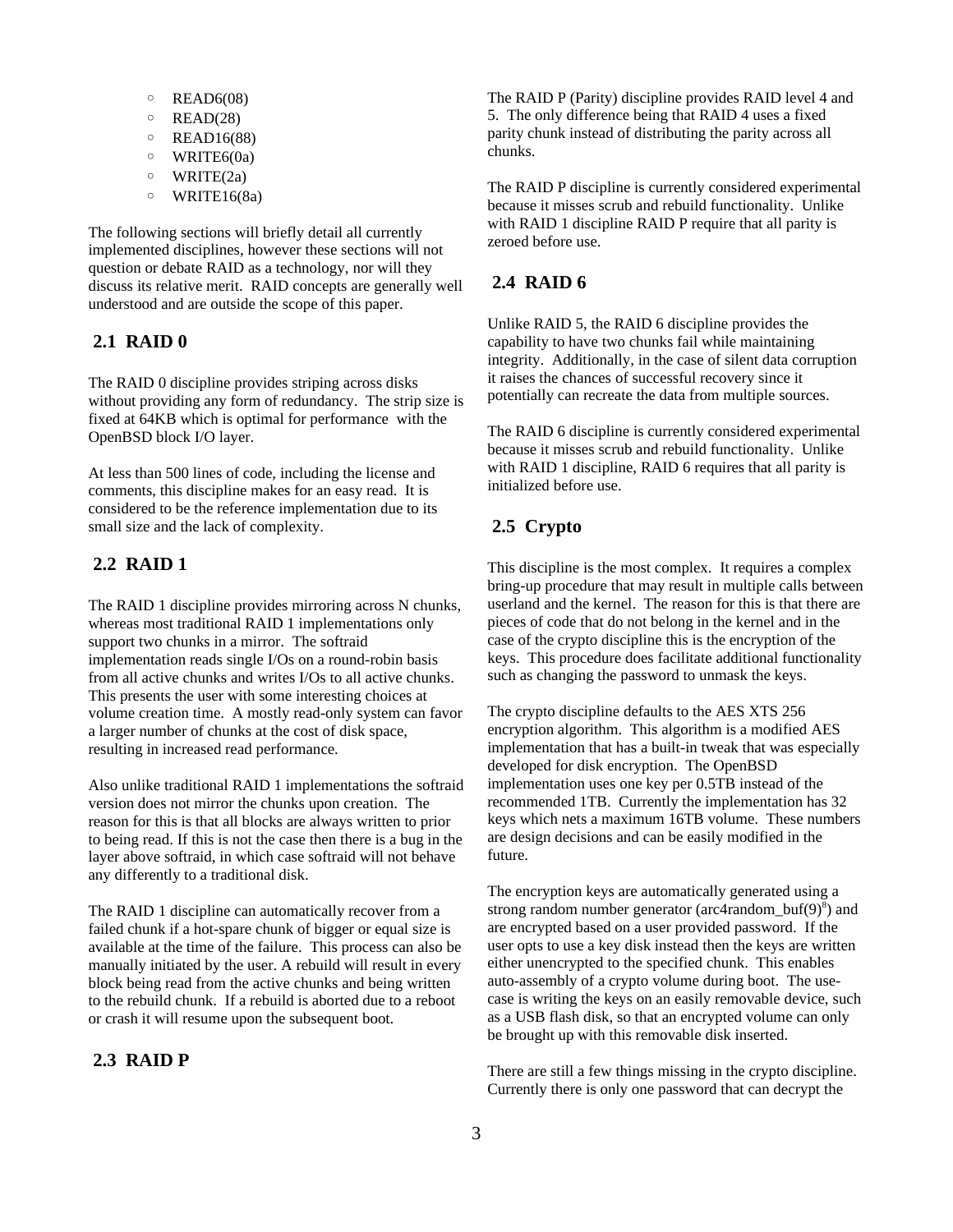keys, whereas it is desirable to have multiple passwords. Another thing that is missing is some sort of utility that can facilitate reading and writing the decrypted keys so that they can be used in the future for a variety of reasons such as disaster recovery etc. Currently there is no way to select the number of bits the encryption algorithm uses even though the code supports two of them.

### **2.6 Missing or incomplete features**

Softraid is still under development and there are some major features missing. On the discipline front there are still some ideas floating around for the following types:

- Concat. Simply concatenate chunks together to make a larger disk.
- Stacking. This is a complex problem that needs to be thought through. The intent is to be able to "stack" RAID volumes on top of each other to obtain hybrid types such as RAID 10 or RAID 1CRYPTO.
- AOE has not been actively maintained and needs to be revisited and brought into the enabled state. The target code might require additional framework features.
- iSCSI. There is an active iSCSI development using a different kernel interface known as vscsi(4)<sup>[9](#page-5-8)</sup> however this code will run mostly in user-space and does not seem likely to ever support a target.
- $FCoE<sup>10</sup>$  $FCoE<sup>10</sup>$  $FCoE<sup>10</sup>$ . This is currently the buzz of the industry and having target and initiator code would enable OpenBSD to play with some really large iron.
- Multipath. This one might not be written using softraid due to recent addition of the mpath $(4)^{11}$  $(4)^{11}$  $(4)^{11}$ driver.

Aside from new disciplines, the framework itself still requires some additional features. Work has begun on booting and rooting from softraid disciplines. A working prototype exists for the OpenBSD/sparc64 platform. Each architecture has its own challenges and this is still under investigation. The intent is that the softraid metadata has the boot loader code as a payload and the user-space utilities that are used to create bootable disks talk to softraid and provide the hints required to perform all boot loader related functions.

A particular problem that arises from using softraid is the potential for physical disks to move around. To work around this problem the code to mount filesystems using a disklabel ID has been written. This code will be integrated into the tree after the current release (4.7) has been tagged.

The metadata code has hooks to be able to read foreign metadata from different vendors, however there is currently no additional support for metadata formats other than softraid.

#### **3 Metadata**

Softraid uses on disk metadata to record state and persistent information. All chunks carry near identical metadata payloads, however each chunk designates which piece they represent.

The metadata is written at the beginning of the disk at a constant offset from the beginning of the partition. It has a fixed block count for size, which limits the amount of information it can carry. This limitation is currently in the order of 200 chunks.

All chunks have at least 2 pieces of metadata.

- 1. sr\_metadata. The sr\_metadata chunk is divided into 2 areas; a variant and an invariant area. The invariant piece contains persistent information that will not change, such as the volume ID, metadata version, number of chunks, number of optional metadata areas, discipline type, etc. The variant piece contains the invariant checksum, on disk metadata version, etc.
- 2. sr\_meta\_chunk. All chunks are written in sorted order following the sr\_metadata piece. The sr\_meta\_chunk also has a variant and an invariant area. The invariant area contains persistent information such as the volume ID, chunk ID, volume UUID, etc. The variant piece contains the invariant checksum and current chunk status.

The area directly after the last chunk metadata is where the optional metadata is stored. The number of optional metadata members are stored in the sr\_metadata area. These optional areas contain things such as crypto keys or boot loader code, etc.

Each chunk maintains an "on-disk" version number. This number is used to resolve bring-up and failure conflicts. The metadata code will only use the latest on-disk version when bringing up a volume. Every time a change is made to any metadata component a new version is written to all chunks. At a minimum, a power-up to power-down of an auto assembled volume will have increased the on-disk version of the firmware by two.

The metadata code is written with foreign data formats in mind. It provides hooks in strategic locations for so called translation functions. For example, when foreign metadata is read from a disk it is translated into a softraid legible format and conversely when written.

#### **4 Related Work**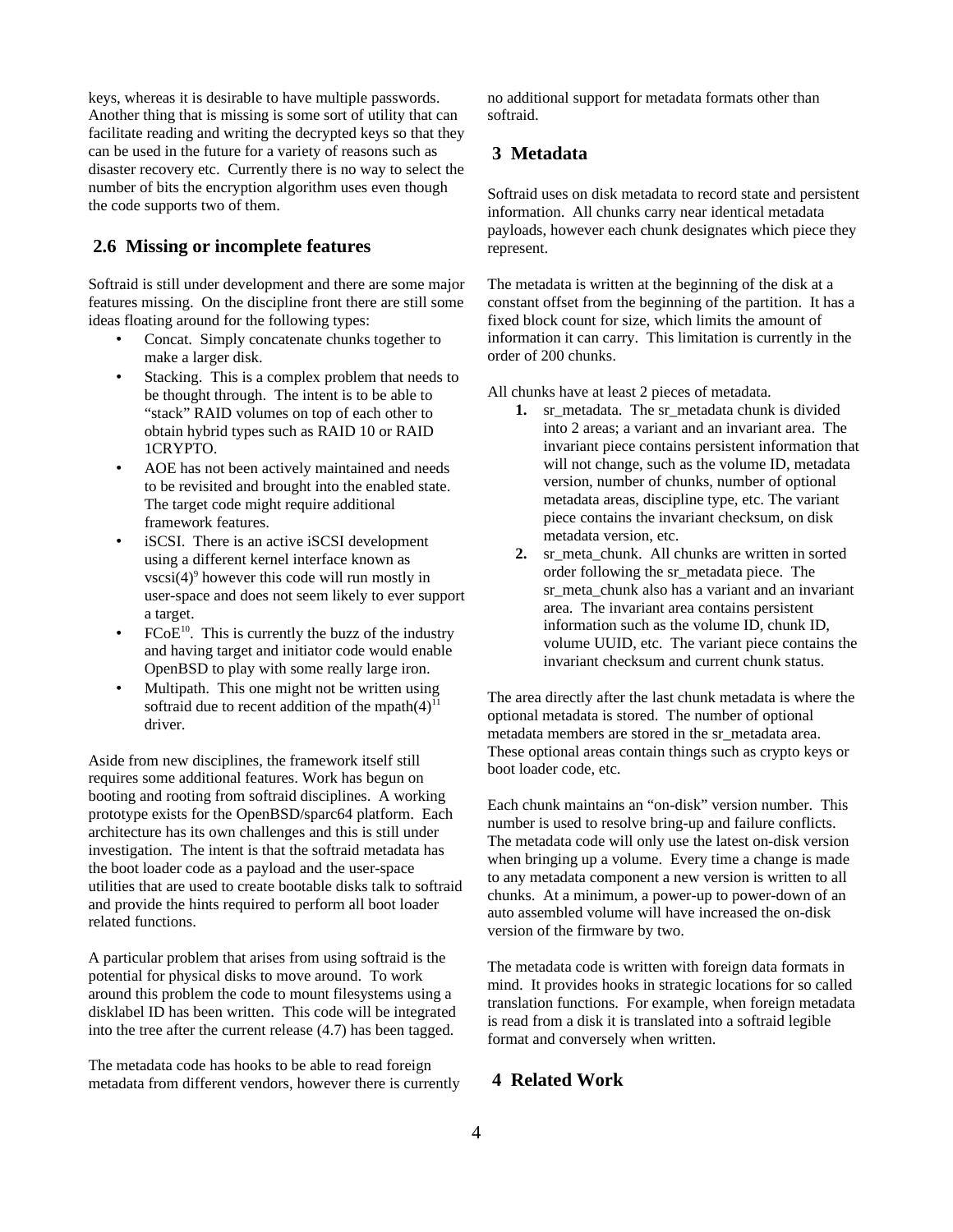There are quite a few distinct RAID implementations out in the open source arena, however it is believed that softraid is the first one to implement it at the SCSI level by presenting itself as an HBA. The name softraid is actually a poorly chosen name, however it stuck.

Some other implementations are device-mapper $12$  on Linux and GEOM<sup>[13](#page-5-12)</sup> on FreeBSD.

### **5 Acknowledgments**

I would like to acknowledge several people in the OpenBSD community who have worked on parts of softraid:

- Joel Sing. Joel has worked tirelessly on softraid and he implemented several major features. From code re-factoring to bug hunting to brand new features, he has done it all. He must have touched virtually all code in the softraid stack.
- Ted Unangst. Ted, is as usual, responsible for getting other people to do the work after he shows a working prototype. He wrote the crypto and AOE prototypes.
- Hans-Joerg Hoexer. Hans-Joerg wrote the entire implementation of the crypto discipline during a hackathon.
- Damien Miller. Before Damien had his second child he found some time during a hackathon to help me out with the metadata format. He also helped Hans-Joerg with the crypto discipline.
- Jordan Hargrave. One day out of nowhere Jordan handed me a more or less working versions of the RAID P and RAID 6 disciplines. Since then he has made many improvements and continues to do so. He told me "It is wondrous what one can do with math" after his latest performance improvements.

Theo de Raadt for his supportive yelling and seemingly unending energy and devotion to keep OpenBSD running, allowing me to play in the most intellectually stimulating open source community in the world. His insight into operating system design is simply unparalleled and he has lent me some of it to make several key architectural decisions in the softraid stack.

I'd like to acknowledge Clarissa, my lovely wife, who puts up with me and my open source addiction.

Finally, my lovely daughter Holland who always manages to brighten my day and JT who watches her while I am coding.